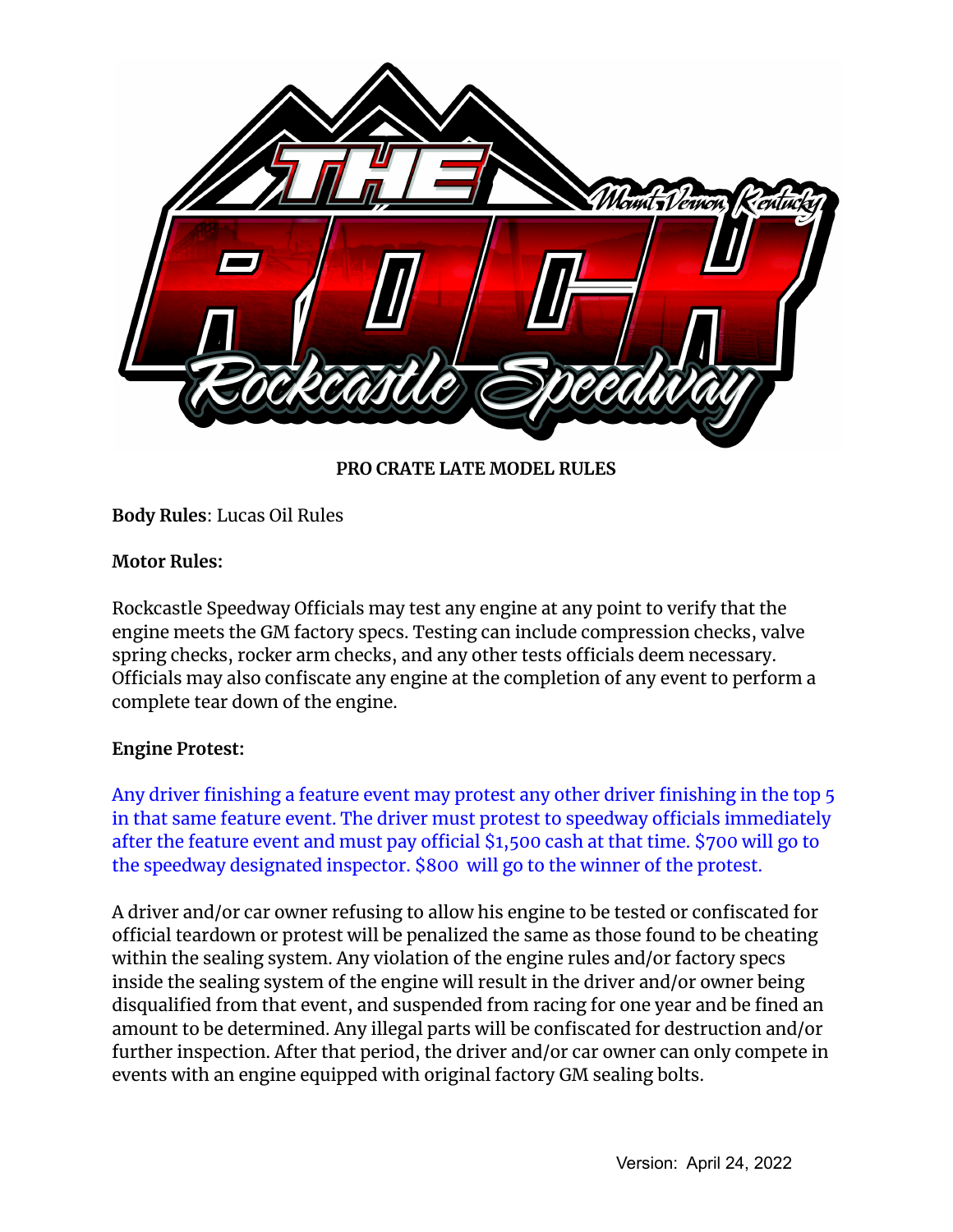Any violation of the engine rules and/or factory specs outside the sealing bolts of the engine will result in the driver being disqualified from that event. Driver and/or owner may be suspended and fined at the official's discretion.

Engine's GM serial number and any seal certification number must be clearly visible.

# **No twist off bolts or yellow, blue, or silver seals will be permitted.**

Any seals that appear to be tampered with will not be eligible for competition. This will be determined by track officials. Their decision is final.

**Crate Motors**: GM 602 or 604 Only In Crate Class Weight Steel Block (Including Sealed Crates): 2300 lbs. (25lb weight break for head and neck restraint.)

NO BURN-OFF, WEIGHT IS WITH DRIVER AT CONCLUSION OF RACE!!

No Electronic Traction Control Devices permitted.

**Spoiler**: 8" Spoiler on all cars

**Tires:** TIRE SAMPLES WILL BE TAKEN! ABSOLUTELY NO ALTERING OF TIRES WITH CHEMICALS!

Front Tires: Any tire or manufacturer allowed. OPEN

Rear tires- Hoosier: FT400, FT200, LSB21, LSB55, Crate21, Crate 55, 1350, 1600, LM40, 1640, Spec D55 American Racer: Crate Spec 48, Crate Spec 56, 48, 56

\*\*Anyone found with chemically altered tires, will be suspended for 3 races and will lose all their points accumulated up to that race. Anyone found a 2nd time with chemically altered tires will be suspended for the remainder of the season. If a Tire Sample is taken from any car out of the "A"-Main, the drivers money will be held until the tire sample has cleared the lab.

**Carb:** Only 1 Carburetor permitted, naturally aspirated.

**Fuel**: Racing fuel, CHP, or E85 allowed. No alcohol, methanol, nitrous oxide, propylene oxide, nitroethane, NTBE, or additives will be permitted. Fuels must have a specific gravity of LESS than (GAS .745/E85 .786) Anything over will be disqualified.

**Misc:** Race Receivers and Transponders are MANDATORY at all events. (Rentals are Available at track)

## **RULE BOOK DISCLAIMER**